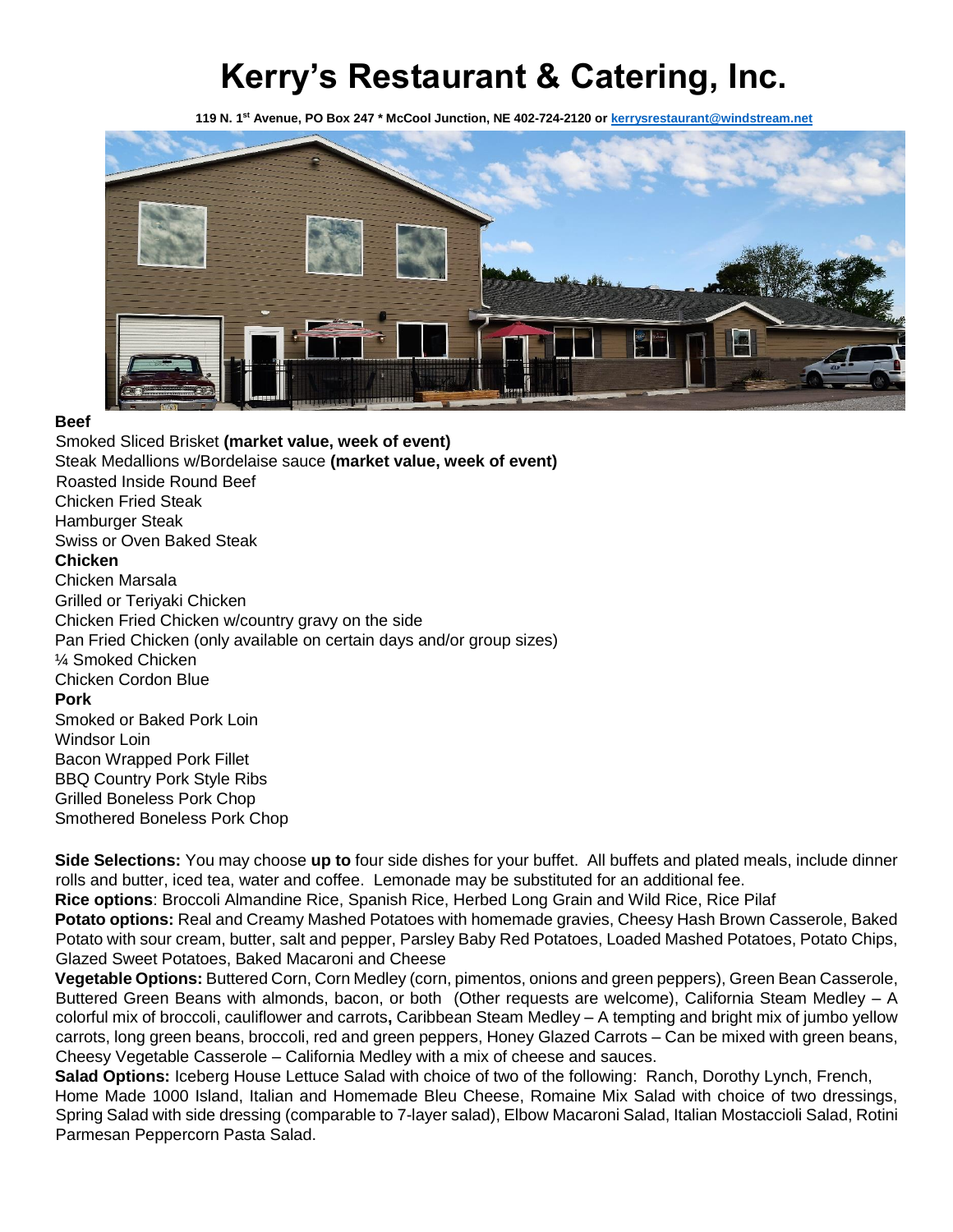#### **Price Per person will be totally dependent on the meats chosen and number of sides requested Below Pricing is an "on average" basis.**

#### **Buffet - Full Service Catering - Cost Per Person: \$18 - \$20/person – on an average**

\*\*Kerry's Restaurant will provide a full catering staff for the meal. The wait staff will handle all the details of the buffet and the staff will also be responsible for setting of the guest tables with tableware (reflections), white paper dinner napkin, clear plastic drink glass, salt & pepper, creamer and sugars and a pitcher of tea and a pitcher of water on each table. Coffee will be available at a drink station. Wait staff will pick up all the finished dinner plates and salad plates and clear the tables.

\*\*Guests will find the dinner and salad plates on the buffet lines. We use a heavy triple laminated styrofoam dinner and salad plate. \*\*Tax and a gratuity of 10% will be added to the invoice.

#### **Plated Meal - Full Service Catering - Cost Per Person: \$20 - \$25/person – on an average**

\*\*Kerry's Restaurant will provide a full catering staff for the meal. The wait staff will handle all the details of plating the meal and the staff will also be responsible for setting of the guest tables with tableware (reflections), white paper dinner napkin, clear plastic drink glass, salt & pepper, creamer and sugars and a pitcher of tea and a pitcher of water on each table. Coffee will be available at a drink station. Wait staff will pick up all the finished dinner plates and salad plates and clear the tables.

\*\* We use a heavy triple laminated styrofoam dinner and salad plate.

\*\*Tax and a gratuity of 20% will be added to the invoice.

#### **Buffet - Limited Catering - Cost Per Person: \$17.00 - \$19.00 – on an average**

\*\*Kerry's Restaurant will provide a limited catering staff for the meal. The wait staff on site will handle all details of the buffet one wait staff will only be there to set up a drink station where your guests would find their drinks as they come through the buffet lines. \*\* Guests will find the dinner and salad plates, salt and pepper, along with tableware packets and dinner napkins on the buffet lines. We use a heavy triple laminated styrofoam dinner and salad plate. The tableware packets are a heavy weight type.

\*\* Customer would be responsible for any clearing of the tables of the finished dinnerware etc.

\*\*Tax and a gratuity of 10% will be added to the invoice.

#### **Buffet - Delivery Set Up - Cost Per Person: \$15.00- \$17.00 – on an average**

\*\*Kerry's Restaurant would send only 1 person to take care of setting up the buffet and getting things ready for your guests. The staff person would leave only to return later to gather up pans, utensils, etc. for return to Kerry's for cleaning. A delivery fee may be added. \*\* Customer would need to provide someone for taking care of a drink station and cleanup of the tables.

\*\* Guests will find the dinner and salad plates, salt and pepper, along with tableware packets and dinner napkins on the buffet lines. We use a heavy laminated styrofoam dinner and salad plate. The tableware packets are a heavy weight type.

\*\*Tax will be added to the invoice.

**\*\*If you are using rented china for your event, please be aware that Kerry's will add an additional fee for China Handling to your final invoice. Please contact Kerry's about this policy for further details.** 

# *\*\*Please be aware that some venues pass along onto the caterer a % facility fee. This fee will be added to your final invoice. Please contact Kerry's about this policy for more details.*

**\*\* To have a specialized quote, with cost per person, created just for your event, please contact Kerry's Restaurant at: kerrysrestaurant@windstream.net with your choices and we will be happy to provide one for you. Please include your name, number of approximate guests that will be attending, date of event and venue of event.**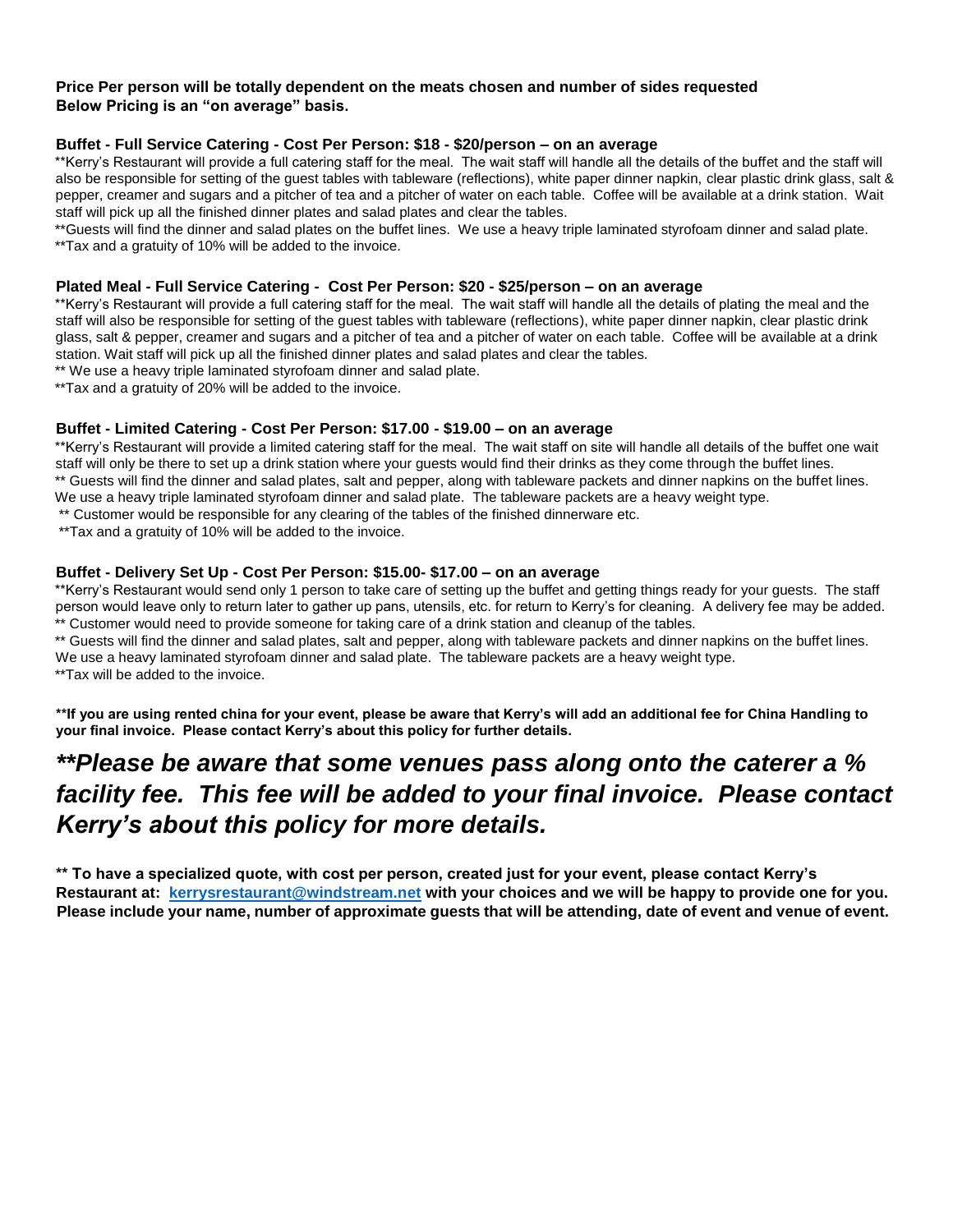### **Choice Buffets**



**Slow Cooked, Perfectly Seasoned Prime Rib** – The way Nebraska beef should be consumed. We choose to only use USDA Choice Prime Rib. Kerry's Prime Rib is the best in the Midwest. Served with a carver, mushrooms in gravy or sautéed mushrooms, au jus and Kerry's in-house made Horseradish sauce.

**\$30.00/person, plus fee – Subject to change without notice 3 - Side Selections from the above list are available for this buffet. Taxes and gratuity will be added to final invoice**



**Steak Fry –** A fun and festive way to serve your guests, our steaks are grilled juicy, tender and perfectly seasoned. Steak Buffets are served with steak sauces and creamy homemade horseradish sauce on the side.

8 Oz. Ribeye Steak **– Market Value, week of event** 10 oz. New York Strip - **Market Value, week of event** 8 oz. Whiskey Sirloin - **Market Value, week of event** 10 oz. Junction Steak - **Market Value, week of event**

Other steak choices and sizes are available, upon request. **3 Side Selections from the above list are available for this buffet. Taxes and gratuity will be added to final invoice**



**Fajita Buffet –** Served buffet style with many choices to create your own Mexican feast. Beef and Chicken Fajita meat, warm tortilla shells and all of the condiments and extras. Served also with Mexican rice, refried beans and homemade tortilla chips, salsa and nacho cheese sauce.

**\$16.00/person, plus tax**